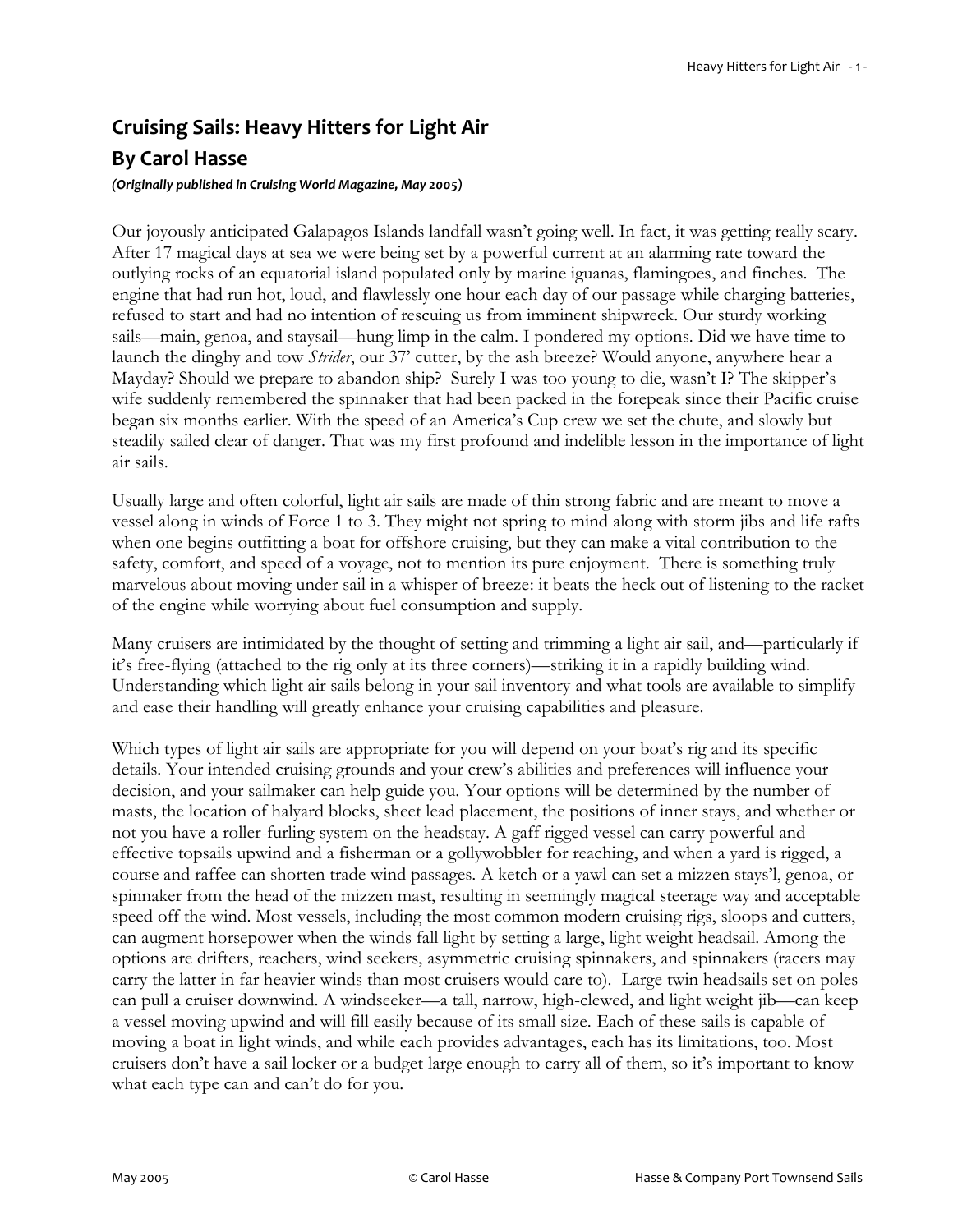## **A Hanked-on Tradition**

The drifter—also called a reacher—is a time-honored, handy, and versatile sail. Unlike other light air sails, it carries satisfactorily on all points of sail. A drifter generally allows a vessel to sail close hauled and to tack, and it's very easy to control when set and struck. This sail is essentially a large, powerful, hanked on genoa built of light weight fabric. Its intended wind range is 3-12 knots apparent, and its size on a sloop generally ranges from 140 to 160 percent of the fore-triangle area. A drifter can be made of nylon, Dacron, or a laminated sailcloth made of various "exotic" fibers. Both nylon and light weight Dacron sail cloth are available in colors, and both have a softer hand and fewer mildew concerns than a laminate. Nylon is the softest and lightest-weight fabric choice, an asset both in sail handling and in performance in a whisper of wind. Nylon also can take the abuse of being stuffed tightly into a sail bag and being carried beyond its designed wind range. Because Nylon both stretches and recovers, it can take the shock loads of sudden gusts without permanent shape distortion or tearing. It can also handle prolonged sailing to weather in winds better suited to a smaller, heavier headsail, although its fullness and a vessel's leeway will temporarily increase in those circumstances. Nylon's negatives include poor UV resistance and a tendency for colors to migrate from one colored panel to another when the sail is stowed wet.

Light weight Dacron or laminated sailcloth will hold its shape to weather far better than nylon through a variety of wind ranges, but only up to a point. If either Dacron or a laminated fabric is carried beyond its designed wind range, it will permanently distort or come apart, and its pointing ability will be forever compromised. The performance cruiser who can quickly and carefully douse a headsail on demand might favor the slightly heavier and stiffer Dacron or laminate sail for efficiently working to weather in light air.

Regardless of the material, the drifter is an excellent choice for a sailor who wants the capability of sailing off a lee shore without the assistance of the iron genoa or who prefers a sail that's more conservatively sized than an asymmetric or true spinnaker when reaching or running.

It must be remembered, however, that the drifter owes much of its pointing ability and ease of handling to being hanked on. This works well on a vessel that does not have a roller-furling system on its headstay or that's rigged with a twin headstay athwartships or a "solent stay" abaft the headstay. A drifter's leading edge can be fitted with a roller-furling luff tape, but it's a considerable enterprise to unfurl, strike, and bag the genoa, then hoist a drifter in its place. Enter the free-flying light-air sail.

### **The Original Kite**

A free-flying sail is secured to the rig at its corners only, allowing all of its edges to fly. It can be set from its own masthead halyard while a genoa remains furled on the headstay. The most familiar free-flying sail known to sailors and landlubbers alike is the beautiful, powerful, and pesky spinnaker. Despite special rigging and handling challenges, this colorful, balloon-like kite has made a home on many cruising boats. Revered for its ability to move a vessel in a zephyr, and unmatched in deep reaching and running performance, the spinnaker can be a valuable asset for fast passage-making, especially along tradewind routes. Variations in size, shape, panel configuration, and fabric weight allow spinnakers to be efficient in different wind speeds and on various points of sail. Still, the symmetric spinnaker usually won't carry closer to the wind than a beam reach. Because it's attached only at its three corners, setting and striking this sail can result in all manner of mayhem, from hoisting it upside down to wrapping it around the headstay to unintentionally deploying it as a drogue. An experienced crew or a well-designed spinnaker sleeve/snuffer generally eliminates these concerns. Still, to be flown properly, the spinnaker requires a pole and constant attention to its topping lift, guys, sheets, and trim. For the cruiser who doesn't want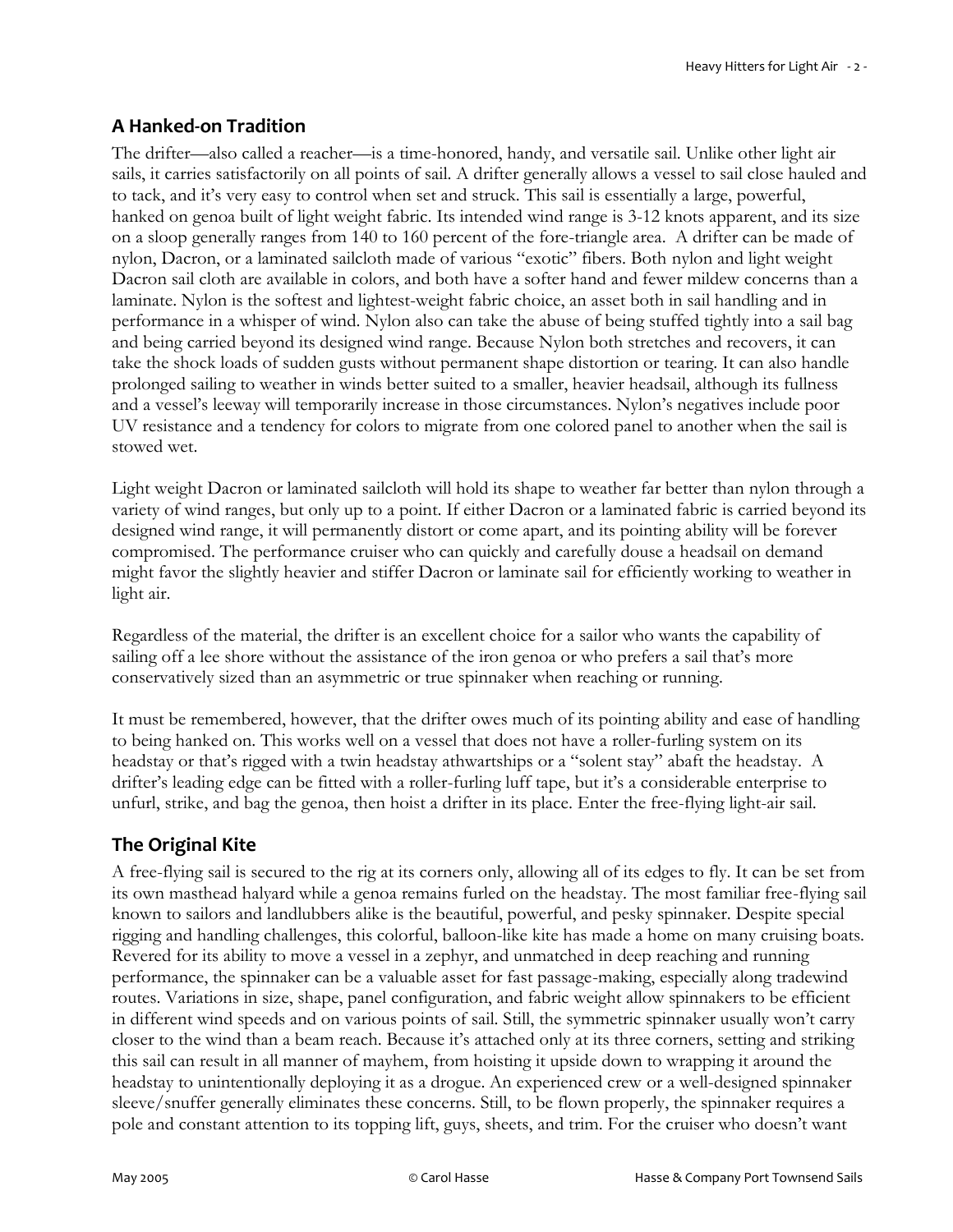all the power, potential speed, and excitement of a true spinnaker (when on watch alone in the middle of the ocean at night, for example), a smaller and more manageable sail is in order.

#### **The Tame Kite**

A wonderfully capable and easily handled light-air sail is the cruising spinnaker, in its simplest form, a cross between a genoa and a spinnaker. The cruising spinnaker, also called a cruising chute, an asymmetric, or a poleless spinnaker, has a variety of trade names including Gennaker, Flasher, MPS (Multipurpose Sail), and SpinDrifter. Unlike a genoa, the cruising spinnaker is set flying. Unlike a spinnaker, it doesn't require a pole to be set properly. Although it's flown as if it were a genoa without its luff attached to the headstay, the cruising chute looks more like a true spinnaker in its shape, size, and sailcloth. While a true spinnaker is symmetric, with its maximum camber at its centerline, a cruising spinnaker is asymmetric: its luff is longer than its leech, and its maximum camber is farther forward. Also, the cruising spinnaker is usually smaller and less full than a true spinnaker. Those factors, along with its constituent light weight (.75 to 1.5 ounce) ripstop nylon fabric, make it easy to handle. A proper spinnaker sleeve, such as the one made by ATN, makes sets and takedowns less intimidating and relatively fail-safe. A cruising spinnaker doesn't have the pointing ability of a drifter nor the down wind performance of a symmetric running spinnaker set on a pole. It can be cut to favor reaching or running, but it's still compromised when close reaching in all but the lightest of winds, and it will require a pole when the reaching angle gets too broad. Despite those concerns, the cruising spinnaker offers a lot of power, color, and surprising versatility with minimal hassle when voyaging or coastal cruising. A welldesigned all-around cruising chute will bring delight and amazement—pointing higher and reaching deeper than might be expected. Flown even by conservative cruisers for days and nights on end when conditions are right, cruising spinnakers significantly shorten passages and bring new accomplishment, beauty, and joy to sailing.

Another hybrid light-air sail that blurs the distinction between headsail and spinnaker is the code zero reacher, which is sometimes also called a screecher. Essentially a tight luffed, upwind spinnaker, it was originally developed to beat a Whitbread Race rule that limited the number of genoas—but not spinnakers—a vessel could carry. When fitted with a swivel at its head and a furling drum at its tack, the code zero can be furled around its luff wire or low stretch luff rope when not in service. Multihulls or very fast monohulls whose high speeds bring the apparent wind forward of the beam can benefit from a code zero. So can any weatherly vessel desiring efficiency between 55 and 70 degrees off the wind. Like the drifter, the code zero can be made of nylon, light weight Dacron, or laminate. Today's improved systems for furling free-flying sails can be fitted to any free-flying asymmetric headsail or staysail and allow tighter luffs for better upwind performance and easy furling. The large-diameter sheave-drive or furling–drum mechanism at the tack of a code zero requires significant space forward of the headstay and might necessitate adding a bowsprit or modifying the bow fitting. While such a modification might benefit a cruising spinnaker's performance, it's not essential. I recommend that you not yield to the temptation to furl the code zero or screecher and leave it at the ready rather than striking it and stowing it below. Ultraviolet exposure can weaken and rot any sail—particularly one made of nylon—in a matter of months, and the weight of a sacrificial UV cover on the sail's leech and foot would seriously compromise the sail's light-air performance.

### **Sails for Wants and Needs**

The ability to work off a lee shore in light air without an engine is of incalculable value, should the need arise, and may be well worth the extra sail, rigging, and foredeck work. The code zero provides a weatherly option, as does a drifter if there's a stay to which the sail can be hanked. Either sail can be used in conjunction with a genoa off the wind, if both are poled out. This arrangement, which can create sail area similar to that of a cruising spinnaker, is preferred by some cruisers. Other cruisers would rather